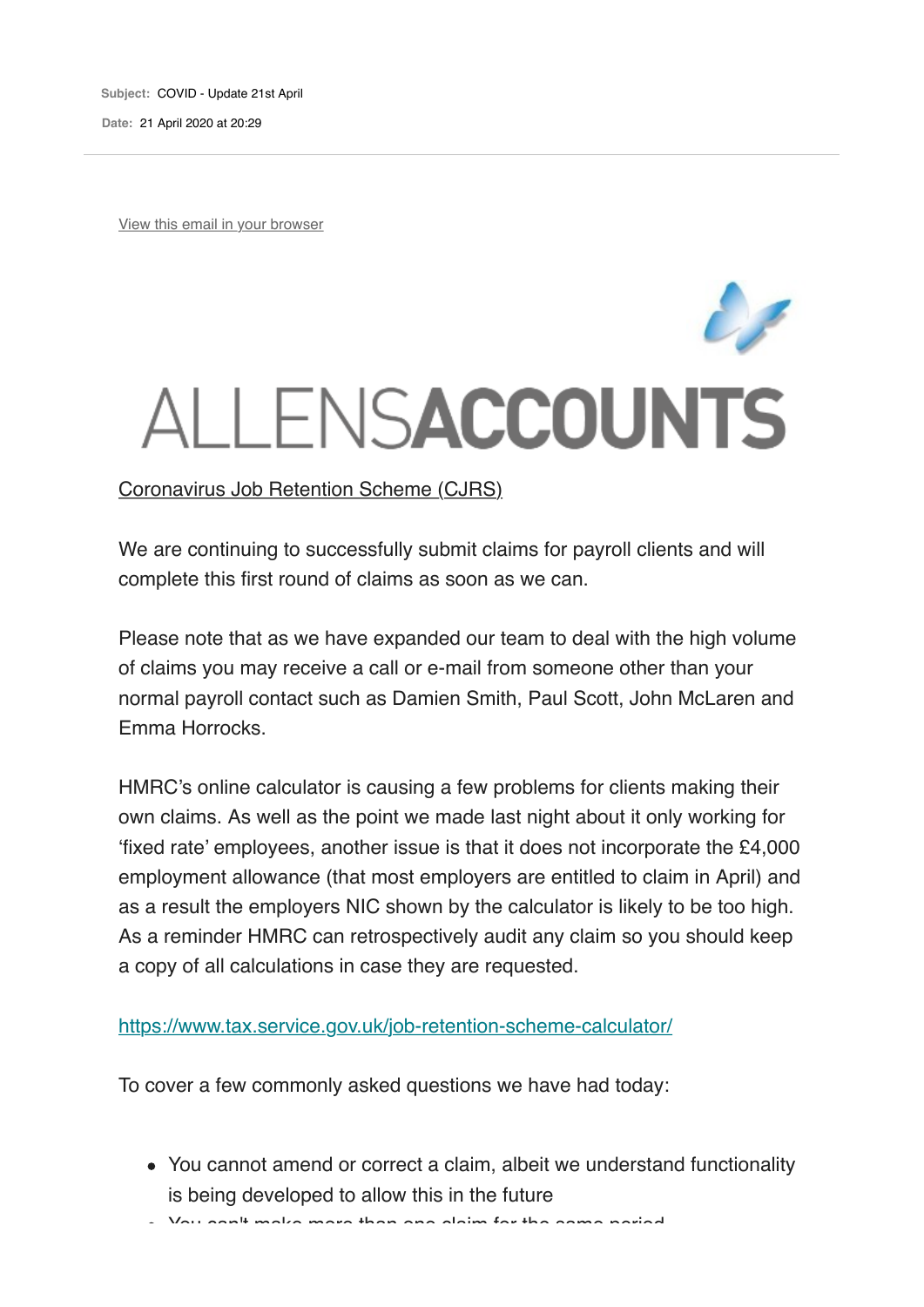- You can't make more than one claim for the same period
- $\bullet$  There is no confirmation e-mail sent after the submission of the claim  $$ we would recommend you take a screenshot of the claim reference number (or at least note it down) as proof that you made a claim in case of queries
- You can only claim for furlough periods that end 14 days in the future this may be important to employers struggling with cash flow

## Government Launches New Coronavirus Business Support Finder Tool

The Government have today launched a new 'support finder' tool to help businesses and self-employed people across the UK to quickly and easily determine what financial support is available to them during the coronavirus pandemic.

https://www.gov.uk/government/news/government-launches-new-coronavirusbusiness-support-finder-tool?utm\_source=72ee83f6-faee-4c8e-989fb7acc873bc8c&utm\_medium=email&utm\_campaign=govuknotifications&utm\_content=immediate

## Child Benefit

**Individuals who previously had income over £60k and opted out of receiving child benefit to avoid the high income child benefit charge (HICBC) could now be eligible to claim if they experience a drop in income due to the coronavirus emergency.**

Anyone with income of £60k who has stopped claiming child benefit, but then loses 20% or more of their income (for example under the government's job retention scheme), would find their income falls to below £50k and they are once again eligible to claim without being liable for the HICBC.

Those who anticipate a drop in income this current 2020/21 tax year to below the threshold may want to start claiming again now, in advance of their income falling, if they need help with living costs now.

For the new tax year 2020/21, the amount parents can claim will rise to £21.05 a week for a first child and £13.95 a week per child for subsequent